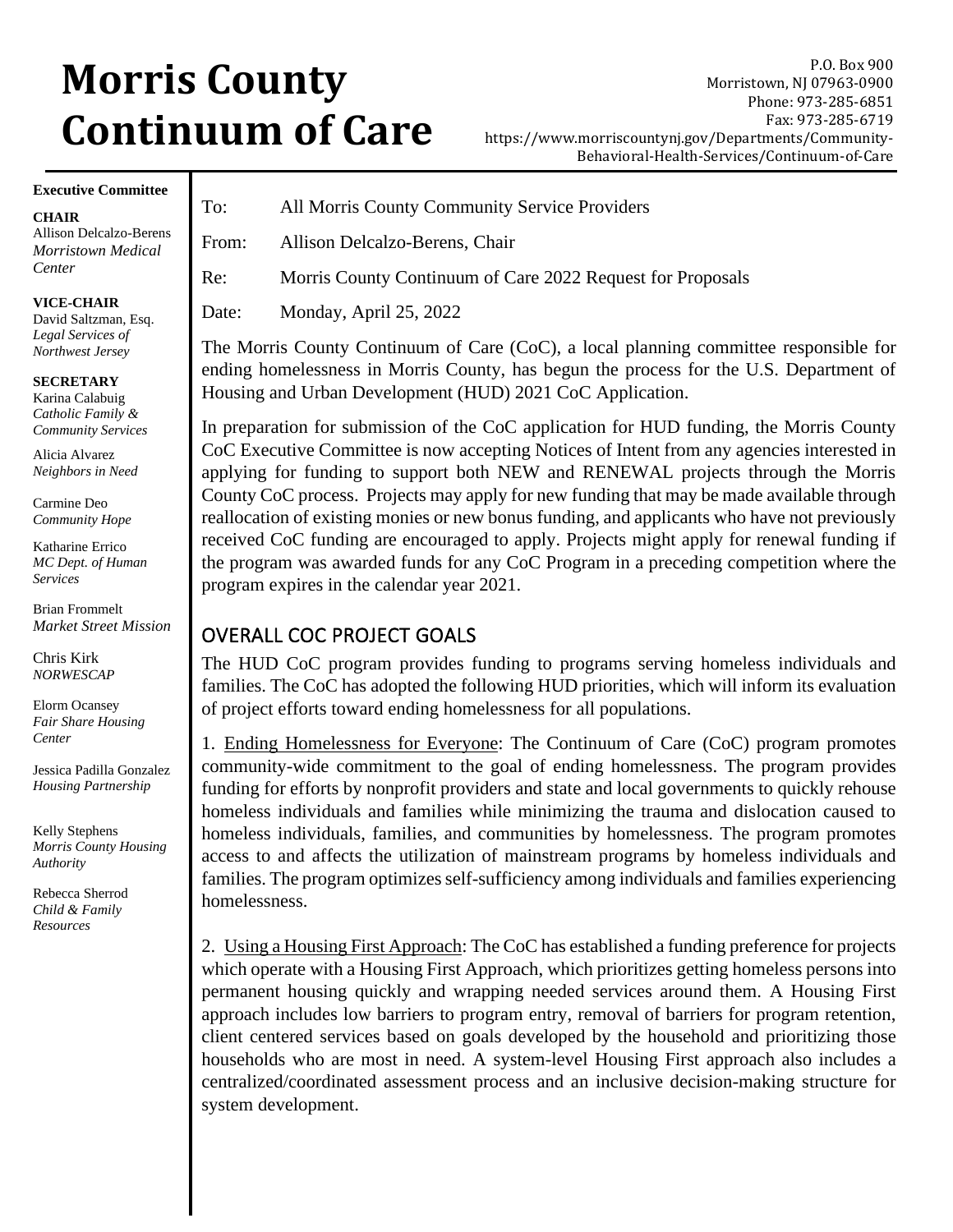- 3. Creating a systemic response to homelessness: The CoC will use performance measures such as the average length of homeless episodes, rates of return to homelessness, and other factors that determine the effectiveness of projects serving people experiencing homelessness. The CoC Coordinated Entry process is designed to promote participant choice and coordinate homeless assistance and mainstream housing service providers to ensure people experiencing homelessness receive assistance quickly to obtain and maintain housing. The CoC will prioritize projects that seek to support these system-wide goals and make the delivery of homeless assistance open, inclusive and transparent.
- 4. Strategically allocating and using resources: The CoC will evaluate all funding requests to ensure adequate resource allocation. This process must include a comprehensive project review, evaluation of project use of mainstream resources, leveraging additional community-based resources through partnerships, and reviewing the efficacy of transitional housing.

#### PROJECT TYPES

In accordance with the HUD funding priorities, the Morris County CoC will entertain applications from Renewal projects with contracts ending in the calendar year 2021. The CoC will consider project proposals for the following types of activities:

- Permanent Supportive Housing (PSH): Projects that will primarily serve chronically homeless individuals and/or families, including unaccompanied youth. This may include funding for acquisition, rehabilitation, new construction, rental assistance, leasing, services, or operating dollars. Projects may also request up to 7% in administrative funds.
- Rapid Re-Housing (RRH): Projects that will serve homeless individuals and/or families, including unaccompanied youth. Rapid rehousing projects may serve homeless households who do not have a disabling condition. Programs will need to serve only those living on the streets or in emergency shelters or those fleeing domestic violence. Rapid Re-Housing projects may request short-term (1-3 months) or medium-term (3-24 months) rental assistance, service funding, and up to 7% in administrative funding.
- Joint Transitional Housing and Rapid Rehousing Component: Projects will combine Transitional Housing (TH) and Rapid Rehousing (PH-RRH) into a single project to serve individuals and/or families experiencing homelessness. The CoC will prioritize Joint TH/RRH projects that focus on scattered sites or are compliant with pandemic criteria.
- Supportive Services Only Projects for Coordinated Entry: Projects may request supportive services and up to 7% administrative funding to support the community-wide centralized/coordinated assessment process.
- HMIS: Projects may request funding for the costs associated with the HMIS user fees. This activity will only be considered a project component, not an independent project proposal.

### FUNDING PRIORITIES

The CoC will emphasize projects that aim to end homelessness of chronically homeless individuals and all families by each household's definition of family. While there are no population-specific criteria for this RFP, applications should demonstrate an awareness of families who are at higher risk of homelessness, including families that include people of color, people who identify as LGBTQ+, families with youth ages 0-24, and people with mental health and/or substance use disorders. The CoC will also emphasize projects that seek to increase HMIS capacity and focus on case management services, particularly those that support Coordinated Entry program participants and wraparound mental health services.

For more details on the HUD funding priorities, applicants are strongly encouraged to review the FY2020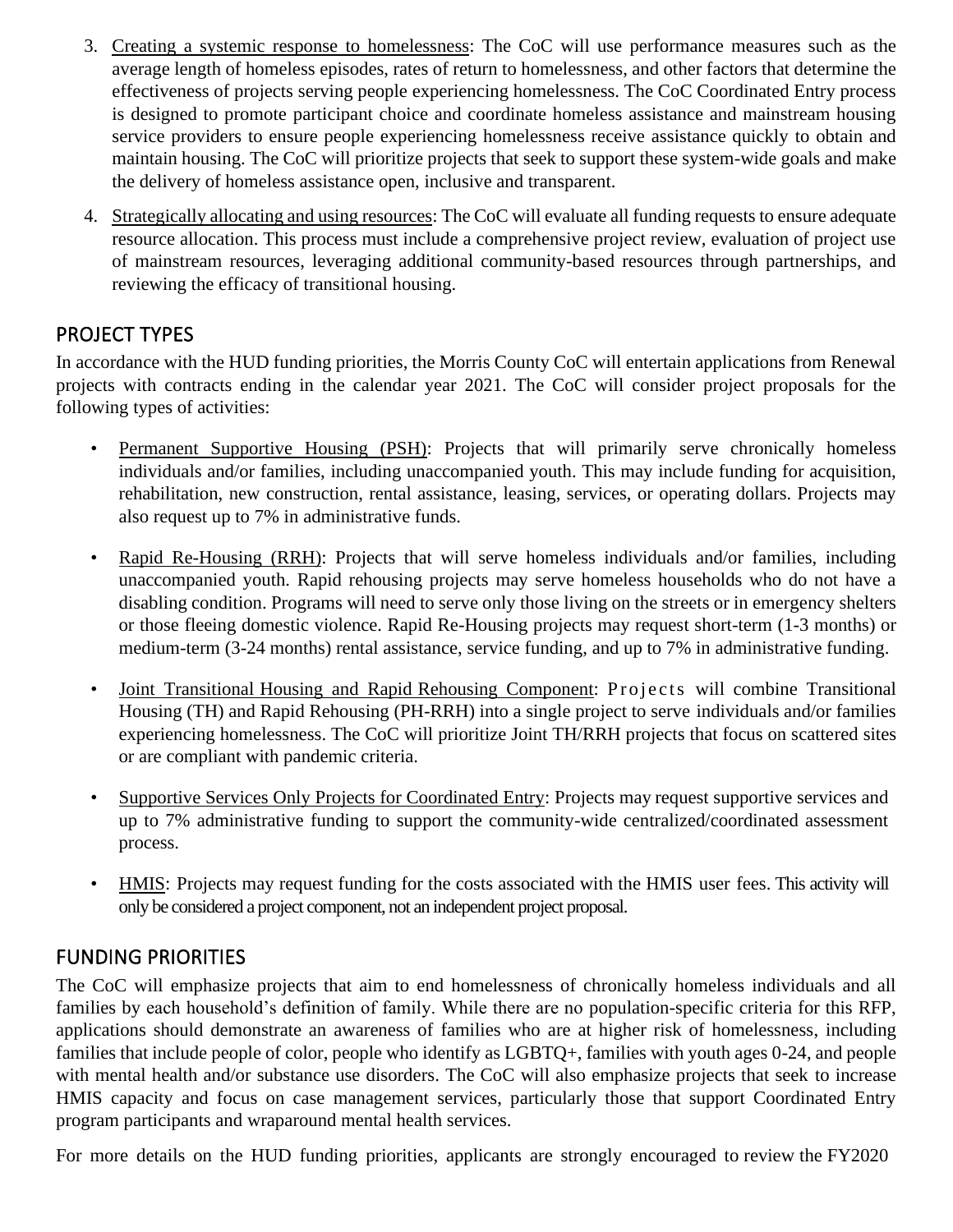CoC NOFA and CoC Registration Notice which may be found at [www.hudexchange.info.](http://www.hudexchange.info/)

## FUNDING PROPOSALS

#### New Application Instructions

All agencies submitting new projects must complete a "New Project Application." When completing funding proposals, applicants are strongly encouraged to utilize the HUD website (www.hudexchange.info), CoC Strategic Plan 2022-2023, and Application Scoring Criteria.

All application materials can be found on the Morris County Department of Human Services website: [https://www.morriscountynj.gov/Departments/Community-Behavioral-Health-Services/Continuum-of-Care.](https://www.morriscountynj.gov/Departments/Community-Behavioral-Health-Services/Continuum-of-Care)

There are two sections in the New Project Application. The first section is a project narrative. Answer the narrative questions about the project your organization is applying for in a word processing program. Each project narrative must be 18 pages or less, using a 12-point Times New Roman font and one-inch margins. Any pages after page 18 will not be reviewed as part of the project application. The cover page and attachments will not be included in the 18-page narrative. New project applications include a special fourth narrative section. The narrative will account for 80% of the total proposal score.

The second section is a budget worksheet. Complete every spreadsheet tab in the workbook using a spreadsheet program. The budget worksheet will account for 20% of the total proposal score.

#### Renewal Application Instructions

All agencies submitting renewal projects must complete a "Renewal Application." When completing funding proposals, applicants are strongly encouraged to utilize the HUD website (www.hudexchange.info), CoC Strategic Plan 2022-2023, and Application Scoring Criteria. All application materials can be found on the Morris County Department of Human Services website: [https://www.morriscountynj.gov/Departments/Community-](https://www.morriscountynj.gov/Departments/Community-Behavioral-Health-Services/Continuum-of-Care)[Behavioral-Health-Services/Continuum-of-Care.](https://www.morriscountynj.gov/Departments/Community-Behavioral-Health-Services/Continuum-of-Care)

There are three sections in the Renewal Project Application. The first section is a project narrative. Answer the narrative questions about the project your organization is applying for in a word processing program. Each project narrative must be 15 pages or less, using a 12-point Times New Roman font and one-inch margins. Any pages after page 15 will not be reviewed as part of the project application. The cover page and attachments will not be included in the 15-page narrative. The narrative will account for 50% of the total proposal score.

The second section is the program monitoring score. Renewal project agencies were subject to a program monitoring process in April of 2022. This score will account for 40% of the total proposal score.

The third section is a budget worksheet. Complete every spreadsheet tab in the workbook using a spreadsheet program. The budget worksheet will account for 10% of the total proposal score.

#### Coordinated Entry Project Applications

If more than one organization submits a proposal for a Coordinated Entry project, each organization will receive a Coordinated Entry Addendum on June 1, 2022. Each organization must submit Coordinated Entry Addendums by 4:30 pm, June 15, 2022, to consider its proposal for funding.

#### Application Requirements

Agencies interested in applying for CoC funding must complete the following:

- Participate in a mandatory technical assistance webinar on Monday, May 2, 2022, 10:00 am 12:00 pm, using the following webinar link: <https://us02web.zoom.us/j/82249320833?pwd=alpjdjFXcTZsZ2JJcG9MNXZQOUhDZz09>
- Submit completed proposals by 4:30 pm, May 31, 2022.